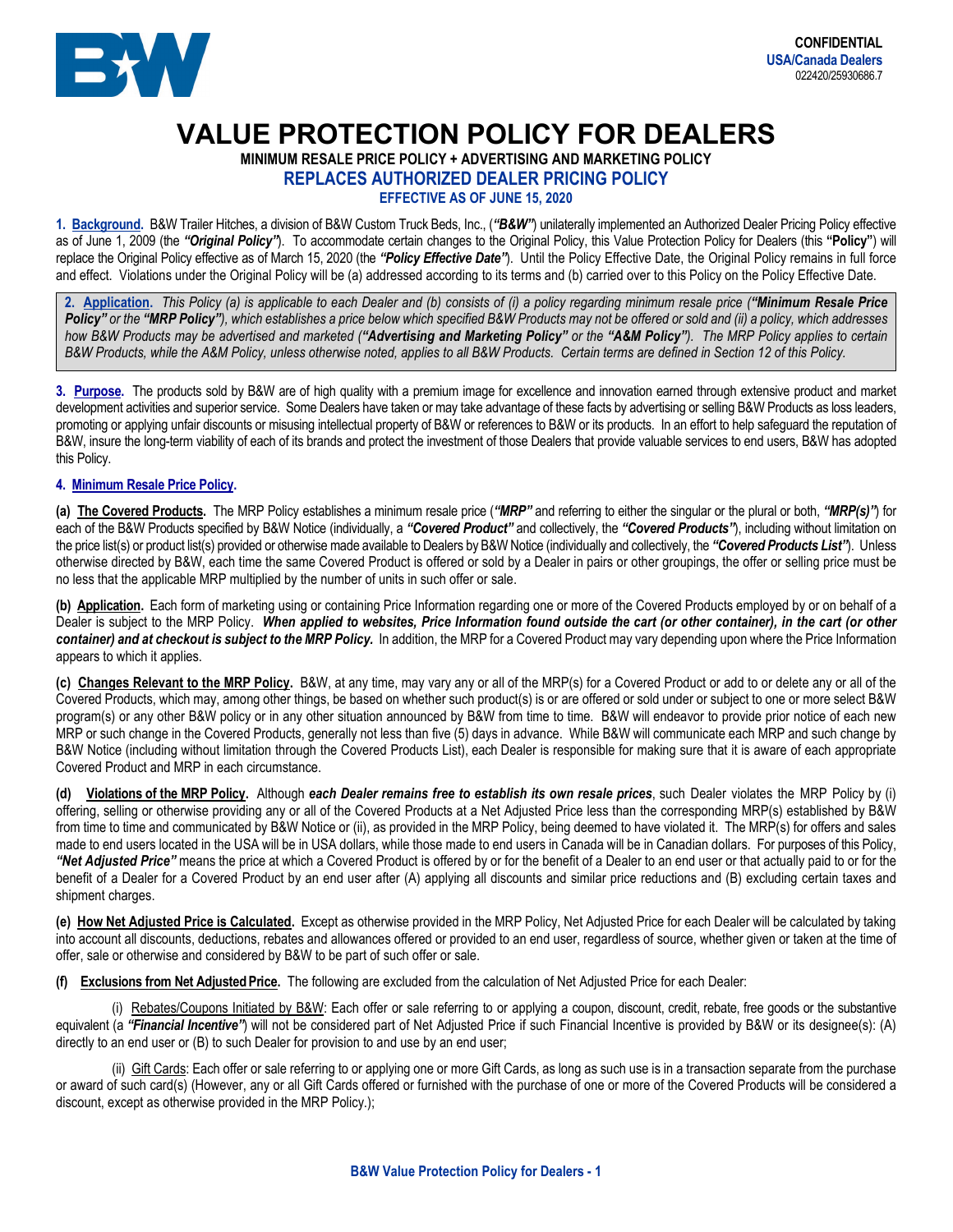To illustrate this point, unless the MRP Policy says otherwise, the application of a Gift Card to reduce the purchase price of a Covered Product is not considered a discount, unless such card is given at the time of such purchase and as part of it. Similarly, offering or providing a Gift Card with the purchase of a Covered Product (regardless whether it is used immediately) is treated as a discount, *e.g.,* "Buy a B&W hitch and receive a \$35 Gift Card."

(iii) Free/Reduced-Price Shipping and Other Services: Any or all of free or reduced-price shipping, installation, removal and disposal may be offered or furnished by such Dealer without it being considered to be a discount when offered or furnished in connection with a potential or actual purchase that includes at least one of the Covered Products, provided that, as determined by B&W: (A) such offer applies to all other products in each category in which each such Covered Product resides and (B) the value thereof is reasonable; and

(iv) Excluding Taxes/Certain Charges: If to be paid or paid by an end user, all applicable taxes and all shipping, delivery and insurance charges are excluded (However, if such Dealer offers to pay or pays any or all of such taxes and such charges that otherwise would be paid by an end user, the amount so offered or paid by such Dealer will be considered a discount, except as otherwise provided in the MRP Policy.).

**(g) Treatment of Bundles.** A Dealer violates the MRP Policy by offering or selling a Bundle, unless such combination: (i) appears on the MVP price list(s) from B&W prior to such offer or sale or (ii) otherwise has received express approval by B&W Notice to such Dealer in advance of such offer or sale.

**(h) The MRP Policy Exemptions.** A Dealer does not violate the MRP Policy by offering or selling one or more of the Covered Products at a Net Adjusted Price that is less than the applicable MRP(s) if such offer or sale is made in accordance with one or more of the following exemptions (collectively, the *"MRP* **Policy Exemptions"**) and otherwise complies with this Policy:

(i) Returns: In the case of returns of any or all items of the Covered Products permitted by B&W, each offer or sale thereof to B&W or to any or all of the Distributors:

(ii) Special Programs: The offer or sale under one or more special programs (if any) designated by B&W, as long as such Dealer complies with the terms and conditions of such program(s) specified or otherwise expressly approved by B&W Notice in advance;

(iii) Storewide, Site-wide or Category-wide Promotions: A storewide, site-wide or category-wide promotion involving a Financial Incentive that would, after its application, result in offer or sales price(s) for any or all of the Covered Products below its or their respective MRP(s), as long as: (A) such Dealer has received B&W Notice expressly approving in advance the participation of each of the B&W Products eligible for such promotion (collectively, the *"Promotion-Eligible Products"*); (B) such Dealer complies with the terms and conditions of such approval; (C) such Financial Incentive may be applied to all or almost all of the products offered by such Dealer or, in the case of a category-wide sale (such as towing products), no fewer than two (2) brands in the category other than that or those of B&W; and (D) such application takes the Net Adjusted Price for each of the Promotion-Eligible Products to no less than the MRP supplied by B&W specifically for such promotion;

(iv) Card Benefit: A card benefit consisting of a Financial Incentive associated with the use of a designated credit or debit card (a *"Card Benefit"*) that would, after its application, result in offer or sale price(s) for any or all of the Covered Products below its or their respective MRP(s), as long as (A) such Dealer has received B&W Notice expressly approving in advance the participation of each of the B&W Products eligible for such Card Benefit; (B) such Dealer complies with the terms and conditions of such approval; (C) such Card Benefit may be applied to all or almost all of the products offered by such Dealer; and (D), unless expressly approved in advance by B&W Notice, nothing promoting such Card Benefit mentions, uses, depicts or otherwise refers to or appears adjacent to or near any or all of (1) the Covered Products and (2) the B&W Intellectual Property;

(v) Loyalty Points: The accrual of "points" or other things of value (*"Loyalty Points"*) in connection with the purchase or receipt of any or all products and services from such Dealer and the subsequent application of Loyalty Points (but only in one or more transactions other than the one(s) in which they were earned), even if such application results in offer or sale price(s) for any or all of the Covered Products below its or their respective MRP(s), as long as: (A) such Dealer has received B&W Notice expressly approving in advance the participation of each of the B&W Products eligible for Loyalty Points (collectively, the *"Loyalty-Eligible Products"*); (B) such Dealer complies with the terms and conditions of such approval; (C) Loyalty Points may be accrued and applied to all or almost all of the products and services offered by such Dealer, (D), unless expressly approved in advance by B&W Notice, the everyday accumulation rate for Loyalty Points applicable to the purchase of any or all of the Loyalty-Eligible Products is no more than that applicable to all or almost all other brands of products offered by such Dealer (as determined by B&W regardless of category); and (E), unless expressly approved in advance by B&W Notice, nothing promoting Loyalty Points mentions, uses, depicts or otherwise refers to or appears adjacent to or near any or all of (1) the Covered Products and (2) the B&W Intellectual Property;

(vi) Used or Discontinued Products: The offer or sale of any or all items of the Covered Products that (A) cannot reasonably be considered new, including without limitation those which are display or demonstration units, as long as each such item is clearly and conspicuously described as "used" and, to the extent relevant, labeled as "used" or (B) are discontinued by B&W effective (1) when such item(s) do(es) not appear on the then-current Covered Product List or the price list(s) or product list(s) issued by B&W or (2) on the date(s) referred to in B&W Notice of discontinuance; and

(vii) Certain Offers and Sales: The offer or sale of any or all of the Covered Products to a bona fide unit of government, not-for profit entity or employee of such Dealer, in each case, for its, his or her personal use (and not for resale), provided that such offer or sale is reasonable (as determined by B&W) and not advertised or promoted publicly.

## **5. Advertising and Marketing Policy.**

**(a) Use of the B&W Intellectual Property or References to B&W Products.** A Dealer violates the A&M Policy if any advertisement, promotion or other marketing vehicle (regardless of the medium used, whether Conventional Advertising, Electronic Content or otherwise) used or done by or on behalf of such Dealer (i) includes any or all of the B&W Intellectual Property or mentions, uses, depicts or otherwise refers to any or all B&W Products and (ii) does not conform to (A) the Usage Policies or (B) any or all of the following provided to such Dealer: (1) B&W Notice that furnishes direction or express approval and (2) Disapproval Notice.

**(b) Other Ways to Violate the A&M Policy.** Except as expressly authorized by B&W Notice or otherwise allowed by this Policy, with respect to any or all items of B&W Products, a Dealer violates the A&M Policy by knowingly or negligently, directly or indirectly: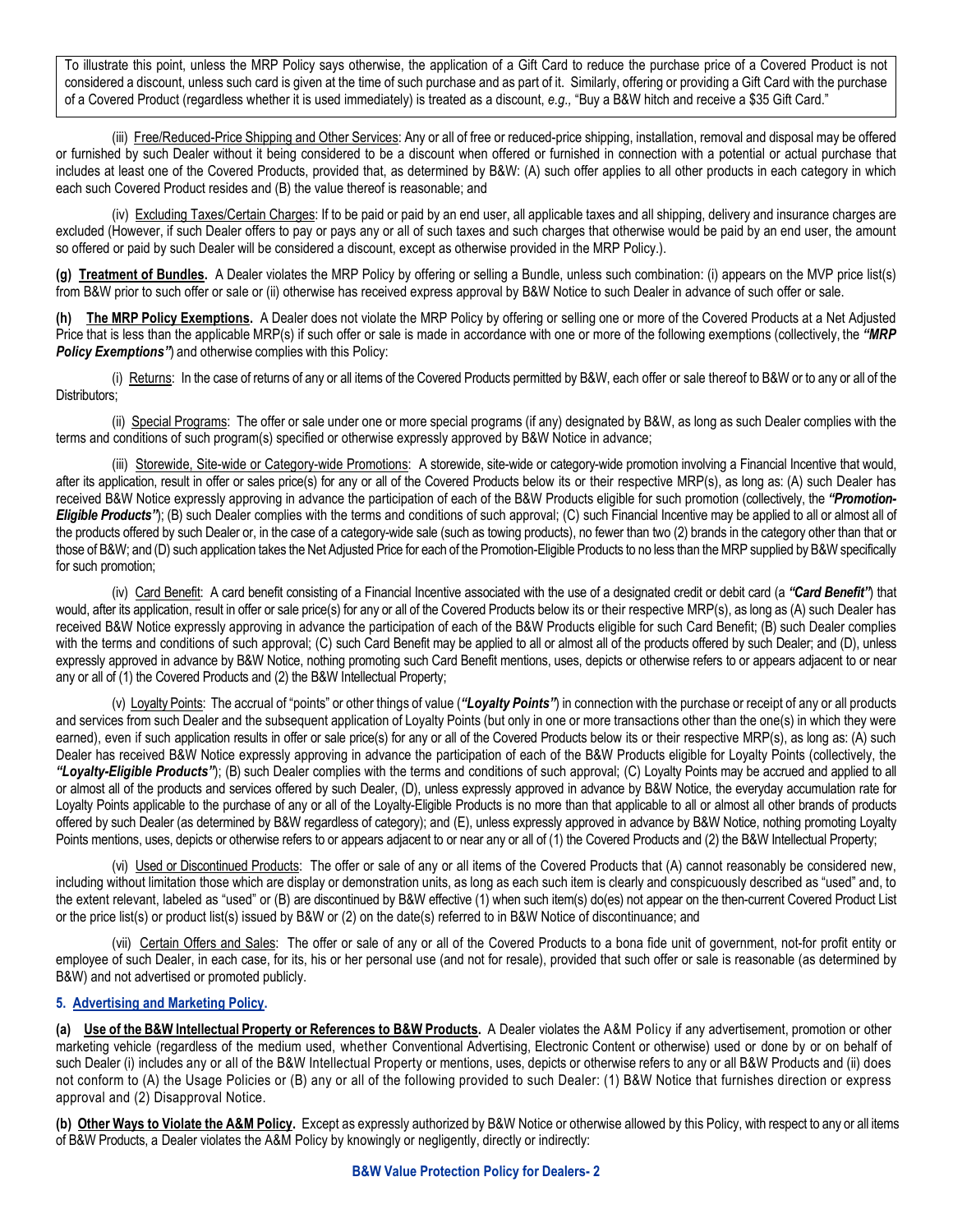(i) Prohibited Terms: Advertising, promoting or selling using (A) the terms "lowest price," the "lowest prices," "prices too low to show," "make an offer," "best offer," "call for discount," "email for discount," "call for price," "email for price," "call for coupon code," "email for coupon code" or "add to cart [or other container] for discount"; (B) any form of low-price guarantee or price matching; (C) any express or implied representation(s) that one or more prices below the MRP(s) are available; or (D) the substantive equivalent of any or all of these terms or concepts;

(ii) Promotion and Sale: Advertising, promoting or selling in any or all of the following ways: (A) outside the USA and Canada (except to the extent any or all advertising and promotion efforts cannot be reasonably restricted geographically, but this exception does not apply to sales made to anyone located outside the USA and Canada), (B) using anything other than USA dollars for offers and sales to end users located in the USA or Canadian dollars for offers and sales to those located in Canada, (C) using any business name(s) or storefront(s) subject to Disapproval Notice provided to such Dealer; and (D) employing Electronic Content (online or otherwise) in any fashion to the extent that Disapproval Notice has been provided to such Dealer for any or all business names, storefronts, websites, marketplaces and platforms used for such purpose by such Dealer (for purposes of this Policy, *Walmart.com, Jet.com, Sears.com, Kmart.com, and DiscountBandit.com will each be deemed to be the subject of Disapproval Notice, so, unless B&W provides B&W Notice otherwise, no Dealer may offer or sell any or all B&W Products there***)**;

(iii) Resale: Selling in either or both of the following ways: (A) to anyone for resale (other than, in the case of returns of any or all items of B&W Products permitted by B&W, to B&W or any or all of the Distributors) and (B) to anyone other than end users permitted by B&W, including without limitation selling to the Special Accounts:

(iv) Electronic Content: With respect to activities that use or involve Electronic Content (A) offering or selling anonymously, (B) failing to clearly and prominently indicate the full name, address and telephone and email contact(s) of such Dealer where feasible (as determined by B&W); (C) giving the impression (as determined by B&W) that any or all of the websites or platforms used by such Dealer is or are operated by B&W; and (D) failing to fully and promptly comply with the direction provided by B&W Notice or in each Disapproval Notice;

(v) ASINs: Creating or assisting in or otherwise cooperating with anyone other than B&W in the creation and maintenance of Amazon Standard Identification Numbers ("ASINs") for any or all B&W Products, as B&W is solely responsible for managing this function;

(vi) Deceptive Behavior: As determined by B&W, engaging in (A) false, deceptive or misleading advertising, promotion or sales practices or (B) any conduct that is or could be detrimental to the reputation or integrity of any or all of such Dealer, the Distributors (as applicable), B&W and B&W Products;

(vii) Domains: Using any or all of B&W, its trademarks or other of the B&W Intellectual Property (or any variant(s) thereof) as or as part of one or more Domains, URLs or the substantive equivalent employed by or for the benefit of such Dealer, regardless whether such use is in connection with the offering or sale of any or all B&W Products;

(viii) Certain Purchases: Purchasing any or all B&W Products other than from B&W, a Distributor or, in the case of bona fide returns only, an end user;

(ix) Questioning Rights: Questioning or challenging the rights claimed by B&W or its designee(s) in or to the B&W Intellectual Property or assisting in any way any other(s) in doing so; and

(x) Modifications/Counterfeits: Offering or selling one or more products that are modified or counterfeit version(s) of any or all B&W Products, unless, in the case of modifications only, each such modification is expressly approved in advance by B&W Notice.

**6. The Grandfathered Conduct Exemption.** Provided that a Dealer otherwise complies with this Policy, such Dealer does not violate it by conduct that, as determined by B&W, cannot reasonably be modified prior to the Policy Effective Date or the effective date of a change in the MRP(s), the Covered Products, the Usage Policies or this Policy until such time that it is reasonable to modify such conduct (as determined by B&W) to be consistent with this Policy, as long as, if this Policy was in place at the time such conduct occurred, it complied with the then-current terms thereof (the "Grandfathered Conduct Exemption").

**7. Additional Ways to Violate this Policy.** Except as expressly authorized or directed by B&W Notice or otherwise permitted by this Policy or to the extent limited to the Covered Products as provided herein, a Dealer (directly or through another party on behalf or for the benefit of such Dealer) engaging in any or all of the following conduct (or the substantive equivalent thereof) in connection (directly or indirectly) with the offering or sale of any or all B&W Products will be deemed to be a violation of this Policy:

(a) MRP Descriptions: In connection with the offer or sale of any or all of the Covered Products, stating or implying that it is or they are subject to the MRP Policy or any policy or practice affecting minimum advertised or minimum resale or retail price;

(b) Auctions: Offering or selling any or all of the Covered Products in an auction environment, such as, but not limited to, on an online auction site (*e.g.,* eBay) or any site using an auction, make-an-offer or best-offer format, except that such Dealer may offer or sell on such site as long as (i) it does so in that or those portion(s) other than the auction environment of such site and (ii) such site is not subject to Disapproval Notice;

(c) Failure to Exclude: Except as otherwise permitted by this Policy, the failure to expressly exclude each relevant Covered Product from each general offer or sale by such Dealer involving a Financial Incentive that takes or after application takes the Net Adjusted Price below the relevant MRP(s) (*e.g.,* "Save 20% on all towing equipment");

(d) Sign-up Discounts: Each offer of a Financial Incentive for (i) sign-up by an end user (whether email or text sign-up, new customer sign-up or lapsed customer sign-up), (ii) referral of an end user or (iii) the substantive equivalent of any or all of these terms or concepts;

(e) Action Invitations: Providing an invitation to click, rollover, call, email, visit a location (such as a website, store or showroom) or otherwise communicate to obtain a price, coupon code or the substantive equivalent for any or all of the Covered Products;

(f) Pick-up Discounts: Offering or furnishing one or more pick-up discounts or the substantive equivalent, unless such offering or furnishing does not take Net Adjusted Price below the relevant MRP(s);

(g) Group Pricing: With respect to the Covered Products, the offer or sale to group purchasers, except at price(s) no less than each applicable MRP;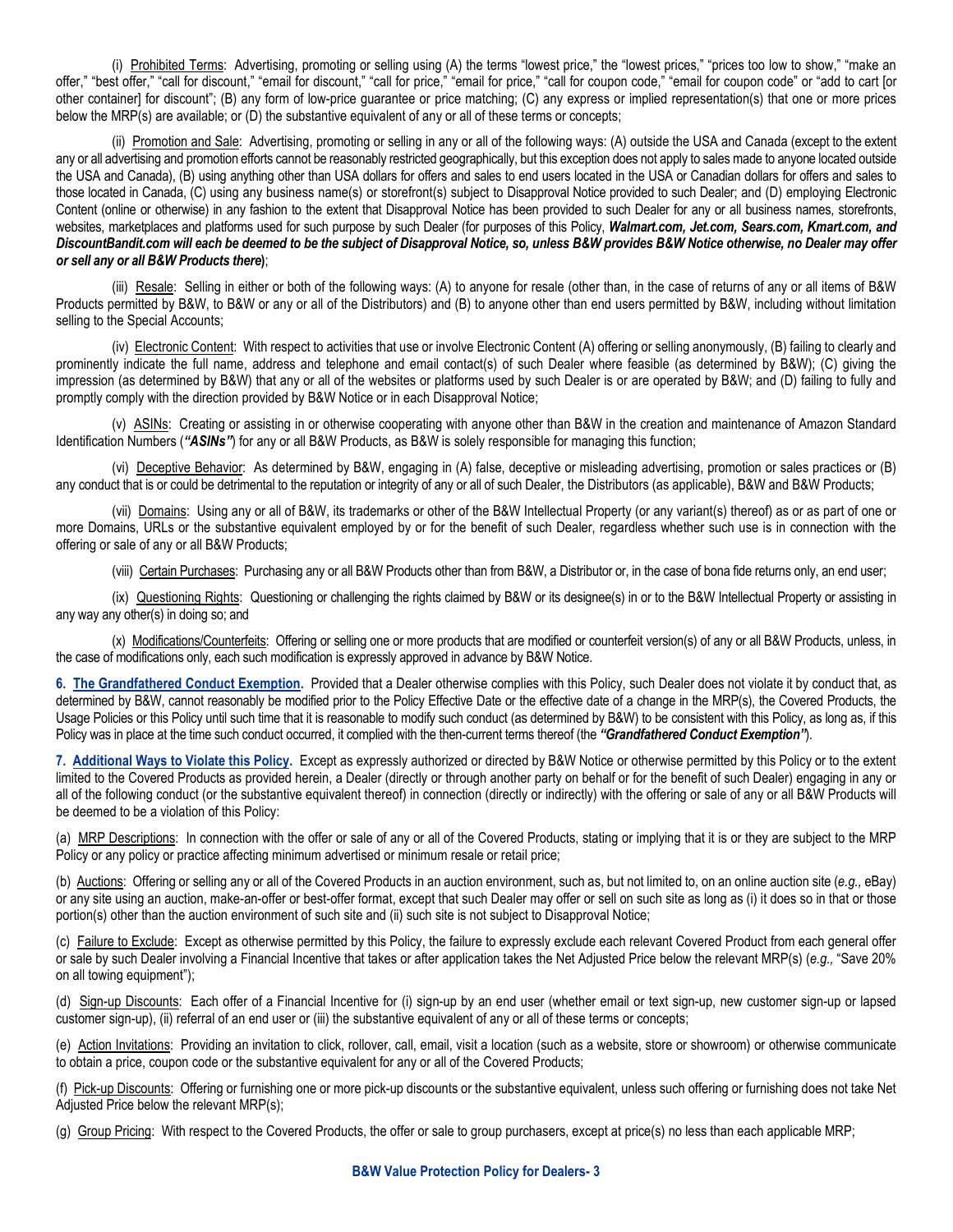(h) Trade-ins: Advertising or promoting a trade-in offer or applying a trade-in Financial Incentive for one or more B&W Products or any other product(s) in connection with or applicable to any or all of the Covered Products, regardless whether a specific trade-in price or value is advertised or promoted;

(i) Failure to Itemize: On any and all proposals, quotations, contracts, invoices and receipts provided to or prepared for the benefit of any or all of such Dealer's potential and actual customers in connection with the offer or sale of any or all of the Covered Products (individually and collectively, *"Customer*  **Communication**<sup>n</sup>, the failure of such Dealer to itemize the price charged for each of the products and services shown, referred to or otherwise included on or in such Customer Communication, regardless whether such Customer Communication contains any reference(s) to any of the Covered Products;

(j) Audit Compliance. Failure to promptly provide information requested by B&W or otherwise cooperate with B&W in auditing compliance by such Dealer or others with this Policy or otherwise, which audit(s) may include without limitation one or more representatives of B&W during normal business hours (i) appearing at the place(s) of business of such Dealer and examining books and records related to such compliance and (ii) interviewing relevant personnel; and

(k) Circumvention: Each tactic which B&W determines is intended to circumvent application or operation of this Policy.

**8. Consequences of Violating this Policy.** One or more of the following will occur following verification by B&W to its satisfaction that a Dealer has violated this Policy (if, in the view of B&W, the nature or severity of a violation is sufficient, the penalty for the Second or Third Violation may be applied anytime):

| Violation                        | <b>Consequences</b>                                                                                                                                                                                                                                                                                                                                                                                                                                                                              |
|----------------------------------|--------------------------------------------------------------------------------------------------------------------------------------------------------------------------------------------------------------------------------------------------------------------------------------------------------------------------------------------------------------------------------------------------------------------------------------------------------------------------------------------------|
| <b>First</b><br><b>Violation</b> | B&W will provide notice of the First Violation to such Dealer and may request that such Dealer remove or stop, or cause to be removed or<br>stopped, such violation within the time period specified in such notice (regardless whether any action need be taken, a violation has been<br>accrued).                                                                                                                                                                                              |
| Second<br><b>Violation</b>       | Effective as of the date specified in notice from B&W to such Dealer and continuing for the next ninety (90) days, the authorization of such<br>Dealer to purchase any or all B&W Products will be immediately revoked by B&W, so that all pending orders (even if accepted) from such<br>Dealer will be cancelled and no new orders will be accepted from such Dealer.                                                                                                                          |
| <b>Third</b><br><b>Violation</b> | Effective as of the date specified in notice from B&W to such Dealer and continuing until B&W provides notice to such Dealer otherwise, if<br>ever, the authorization of such Dealer to purchase any or all B&W Products designated by B&W (the "Designated Products") will be<br>immediately revoked by B&W, so that all pending orders (even if accepted) from such Dealer will be cancelled and no new orders will be<br>accepted from such Dealer for any or all of the Designated Products. |

**9. Buyback.** In the event that a Dealer violates this Policy, such Dealer, if so notified by B&W, will be deemed to have sold to B&W or its designee(s) all or any part of such Dealer's inventory of B&W Products (free of all liens, claims and encumbrances) identified by B&W or such designee(s) at the price such Dealer paid or is due for such identified inventory, less a restocking charge of fifteen percent (15%) of such price. In addition, such Dealer will pay the freight and all related charges to ship such identified inventory (if and as directed to do so by B&W). Such Dealer will make such identified inventory available to B&W or such designee(s) (promptly after B&W requests such Dealer to do so) for inspection, repurchase and shipment. At the option of B&W, such Dealer may be compensated for such identified inventory by credit to such Dealer's account in the amount paid or owed.

**10. Treatment of Violations.** If a Dealer fails to remove or stop, or cause to be removed or stopped, a violation within the time period specified by B&W in the notice of such violation, such failure will be a subsequent violation of this Policy. Each violation of this Policy is cumulative. Except as otherwise provided in this Policy, the consequences of each violation can take effect regardless whether the consequences for the preceding violation(s) are still running. The same  $act(s)$  or failure(s) to act may result in multiple violations.

**11. Do-Not-Sell List.** For each Dealer purchasing any or all B&W Products from one or more of the Distributors, this Policy will be enforced through a Do-Not-Sell List.

**12. Certain Definitions.** For purposes of this Policy:

(a) the *"B&W Intellectual Property"* means trademarks, trade names, service marks, trade dress, copyrights, logotypes, Domains, URLs, images, artwork, designs, copy, data, data bases, marketing information, trade secrets, confidential information and anything else in which B&W or its designee(s) claim(s) rights, regardless whether steps have been taken to register such rights with any government authority or private registrar;

(b) *"B&W Notice"* means notice from B&W to a Dealer provided or made available electronically or otherwise, such as, but not limited to, posting on one or more websites designated by B&W;

(c) *"Bundle"* (in the plural, *"Bundles"*) means a combination of one of the B&W Products with one or more (i) other B&W Products or (ii) other products offered or sold together (as determined by B&W);

(d) "*Conventional Advertising"* means newspapers, magazines, rotos, direct mail, catalogs, radio, television, signs and each other medium so designated by B&W;

(e) *"Dealer"* (in the plural, *"Dealers"*) means an individual or entity located in either or both of the United States of America (*"USA"*) and Canada that (i) promotes and sells one or more products offered by B&W regardless of brand (collectively, *"B&W Products"*) to any or all actual or potential end user purchasers (collectively, *"end users"* and individually, an *"end user"*), whether doing so directly or through another party that does such things as advertise or fulfill orders on behalf of such individual or entity, or (ii) is a Distributor, but only to the extent, if any, that such Distributor performs as a Dealer;

(f) *"Disapproval Notice"* means B&W Notice that disapproves of one or more uses, certain conduct or otherwise;

(g) the *"Distributors"* (*"Distributor"* in the singular) means, collectively, each individual or entity designated as such by B&W Notice (unless and until such notice is provided by B&W, each individual and entity otherwise permitted by B&W to sell to one or more Dealers will be considered a Distributor);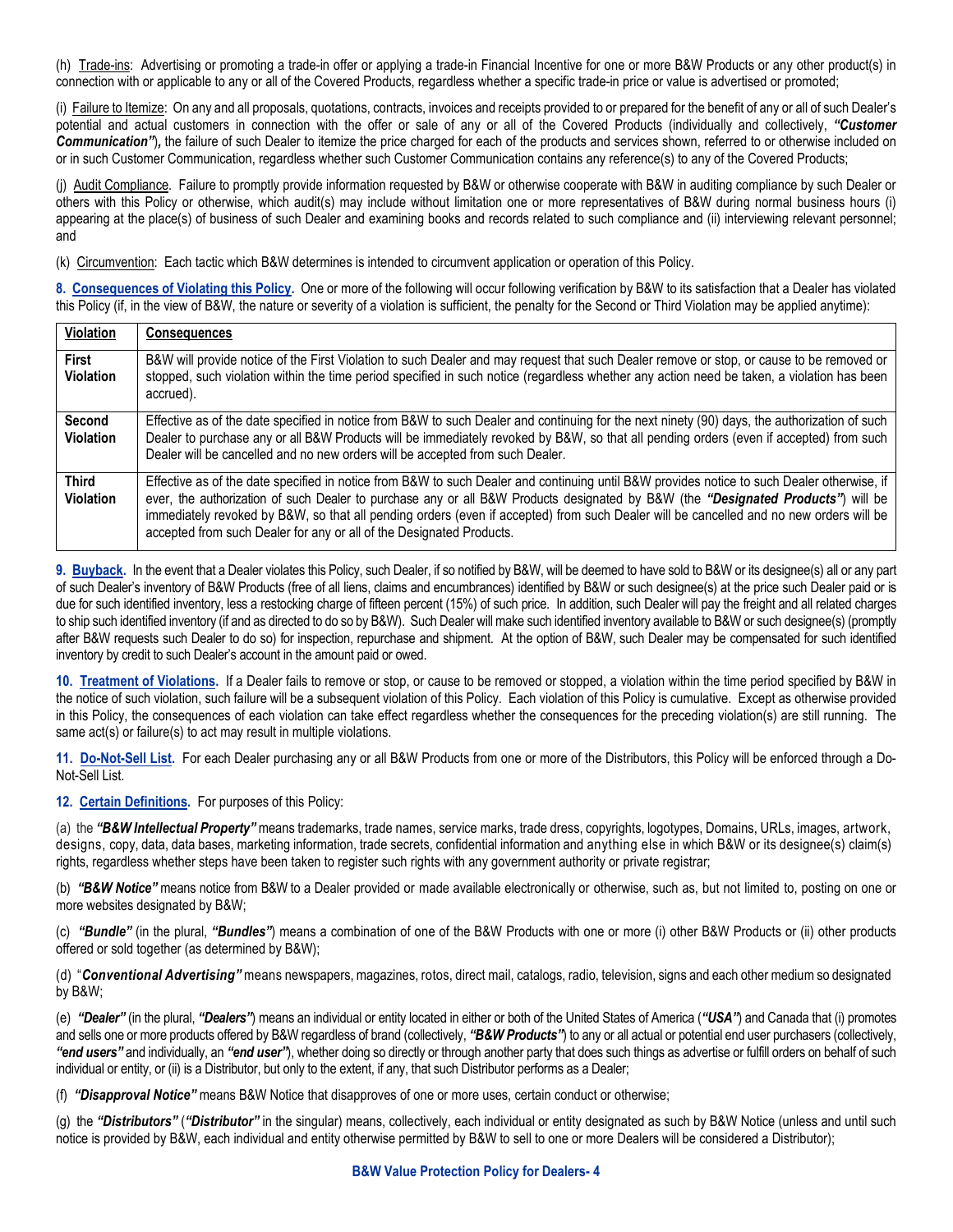(h) *"Domains"* means domain names, subdomains and the substantive equivalent;

(i) *"Do-Not-Sell List"* means B&W Notice which indicates that (i) one or more individuals or entities are not authorized by B&W to promote or sell B&W Products or (ii) the authorization of a Dealer to promote and sell B&W Products has been revoked in whole or part with respect to all such products or revoked only with respect to certain of such products.

(j) *"Electronic Content"* means information that (i) can be accessed by an internet browser or the substantive equivalent, including, but not limited to, (A) internet shopping sites, (B) marketplaces and (C) comparison search engines (CSEs) to which a Dealer supplies Price Information (*e.g.,* Google Shopping, Rakuten, eBay, Amazon and PriceGrabber); (ii) is provided by or through one or more applications (apps) for mobile devices (*e.g.,* tablets and smartphones), including, but not limited to, social media apps (*e.g.,* Twitter, Instagram and Facebook) and mobile gaming platforms; or (iii) is furnished by or through (A) electronic solicitations or other electronic communications (*e.g.,* robocalls*,* caller-on-hold and other audio recordings, messaging (such as SMS (text), MMS (multimedia) and IM (instant)), webcasts, email and online or other electronic chats), (B) electronic advertisements (such as email newsletters, pop-ups and banners) or (C) the substantive equivalent;

(k) "**Gift Cards"** (*"Gift Card"* in the singular) means prepaid store value money cards, other forms of store credit or the substantive equivalent typically issued by a Dealer or a bank to be used as an alternative to cash for purchases;

(l) "*negligently"* means should have known (as determined by B&W);

(m) "offering" and its variants means making available in any way, whether through advertising, promotion, proposal or otherwise and regardless of place or medium used and whether doing so face-to-face, in-store, online, through a catalog or in any other manner;

(n) *"Price Information"* means information regarding price, whether express or implied, such as a discrete price, price formula, reference to price or anything related to price (*e.g.,* representations or inferences regarding savings, discount(s) or value) and the substantive equivalent;

(o) the *"Special Accounts"* means, collectively, each individual or entity so designated by B&W Notice;

(p) *"substantive equivalent"* means as determined by B&W;

(q) *"URLs"* means Uniform Resource Locators; and

(r) the *"Usage Policies"* means policies made available by B&W through B&W Notice regarding (i) the use of the B&W Intellectual Property and (ii) uses, depictions or other references of or to any or all B&W Products (including without limitation those policies relating to format and content).

**11. Additional Provisions.** Effective as of the Policy Effective Date, this Policy supersedes and cancels each other policy applicable to each Dealer from B&W for any or all B&W Products, if any, regarding minimum advertised price (MAP), minimum resale price or, to the extent covered by this Policy, the advertising and marketing matters referred to herein. For any reason(s) deemed appropriate by B&W (including without limitation based on the request of a Dealer for B&W to consider such things as, but not necessarily restricted to, limited-time promotional offers for a Dealer event or otherwise), but in no case other than as the unilateral decision of B&W, this Policy may be modified, extended, waived, suspended, discontinued or rescinded in whole or part by B&W Notice at any time (including without limitation during any B&W-designated promotional period(s)), with such action(s) effective immediately or as otherwise described by B&W. If B&W negotiates a price or prices with an end user that is or are less than the MRP(s) and provides a Dealer the opportunity to fulfill one or more orders at such price(s), acceptance by such Dealer of such opportunity will not constitute a violation of this Policy.

The availability of any or all items of B&W Products may be changed by B&W anytime, in which case, any or all of B&W, each Distributor and each other individual or entity supplying a Dealer may without liability or penalty (a) cancel all pending orders (even if accepted) from a Dealer for such changed item(s) and (b) refuse to accept any new orders from a Dealer for such item(s). Unless B&W designates otherwise, for purposes of compliance with this Policy, each business (regardless of the name(s) used and location(s)) directly or indirectly owned, operated or associated with a Dealer (as determined by B&W) will be considered part of such Dealer, so that each violation by any such business will be aggregated with that or those of each other such business and attributed to such Dealer. If the approval of B&W under this Policy is sought by a Dealer, the failure to obtain it no later than seven (7) days after receipt by B&W of such request will be deemed to be a disapproval of each thing for which such approval is sought.

Regardless whether expressly indicated in this Policy, each notice referred to herein (including without limitation B&W Notice): (a) may, as determined by B&W, be given in writing or electronically and (b) will be considered to be received as designated by B&W. The Explanation (which also may be referred to as "Frequently Asked Questions," "FAQs" or the substantive equivalent), if any, accompanying or associated with this Policy is intended to help answer questions in connection with it, but is not part of this Policy. In the event of any disagreement over the interpretation or enforcement of this Policy, the view of B&W will control.

If B&W determines that a Dealer does not qualify for or abused any or all of the MRP Policy Exemptions and the Grandfathered Conduct Exemption, such exemption(s) with respect to such Dealer will be deemed withdrawn by B&W retroactive to the Policy Effective Date or such other date specified by B&W. Except in extraordinary circumstances, B&W will not consider any requests for other exemptions. The consequences of violating this Policy are non-exclusive and do not limit or waive in any way the legal, equitable and other remedies available to B&W, particularly for conduct relating to the B&W Intellectual Property. If applicable law contains any requirement or prohibition that is inconsistent with this Policy, B&W may, effective as designated by B&W, add or substitute such requirement, otherwise accommodate such prohibition or rescind this Policy in whole or part without liability.

B&W will not discuss any conditions of acceptance related to this Policy. In addition, B&W neither solicits, nor will it accept, any assurance of compliance with this Policy. Notwithstanding anything to the contrary which may be expressed or implied in or by one or more agreements between a Dealer and B&W, a Dealer and a Distributor or otherwise, nothing therein shall constitute an agreement by such Dealer to comply with this Policy, as, among other things, this Policy is not and should not be construed to be one of the B&W Policies (as such term or the substantive equivalent is or may be used in any or all of such agreements or otherwise) for which such compliance is mandatory.